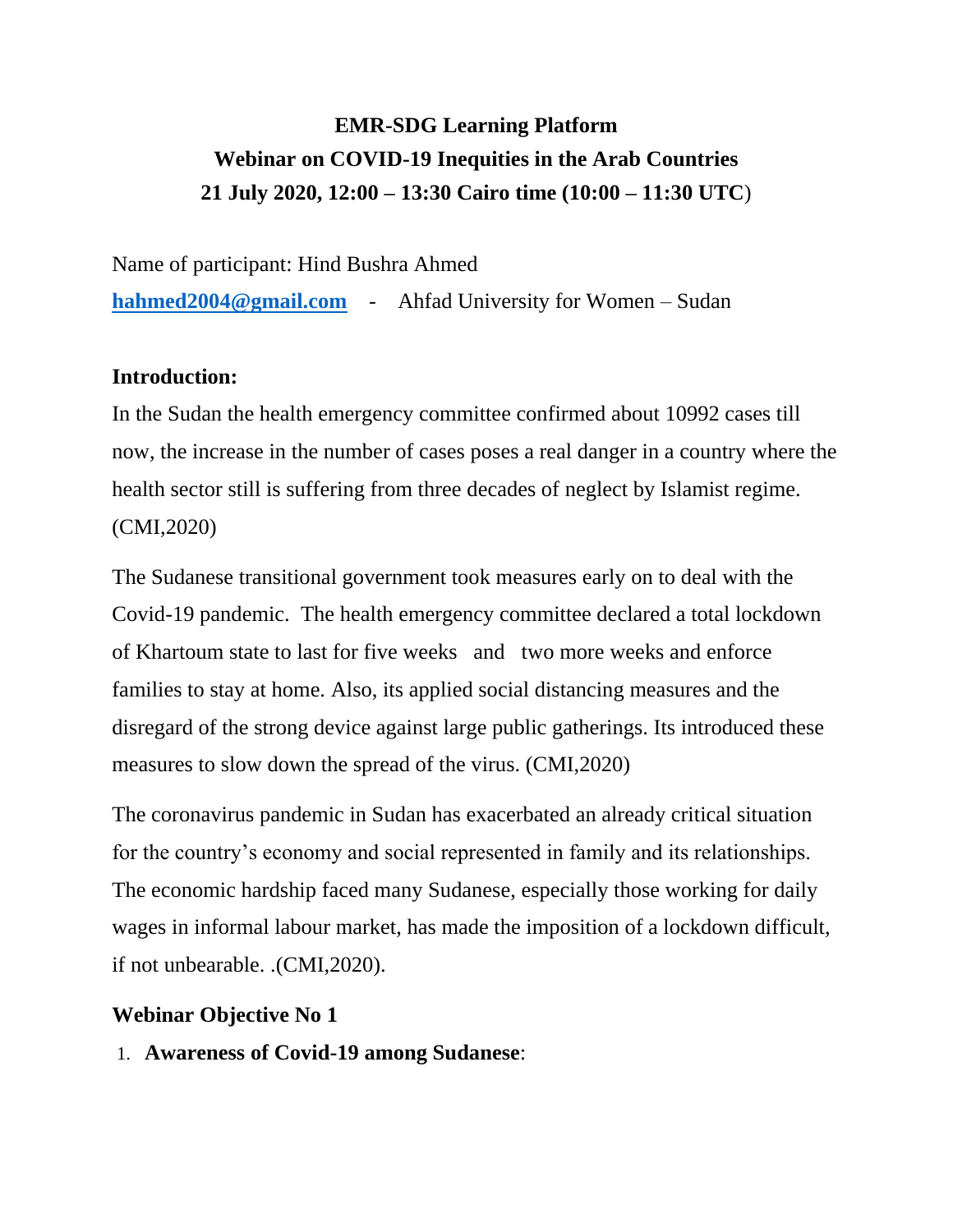- Almost all Sudanese (99%) know about COVID-19 and basic understanding about transmission and the importance of the concept of regular hand washing is high.
- However, a sizeable minority seek more information, which may help address some misconceptions on avoidance and 'treatments.'
- 79% of Sudanese believe that COVID-19 poses a big problem for the country; 52% see themselves at high risk for contracting COVID-19.
- The most commonly cited rationale for understanding the perceived effect on health is 'it could kill me/make me very sick' (45%), followed by it causing problems in other countries (20%), and perceived seriousness.

Just under half stated they washed their hands five times or fewer times in the day prior to their interview – twice as many as those washing 10 times or more (45% vs. 18%).*(Ipsos, 2020).*

## **B. Perceptions of the governmental response to COVID-19 is leaning positive.**

- The majority are satisfied with their government's response (63%; vs. 36%) dissatisfied).

- However, only two in five completely or mostly trust the information from government (41%) versus 57% who have little trust (30%) or no trust at all (26%). *(Ipsos, 2020).*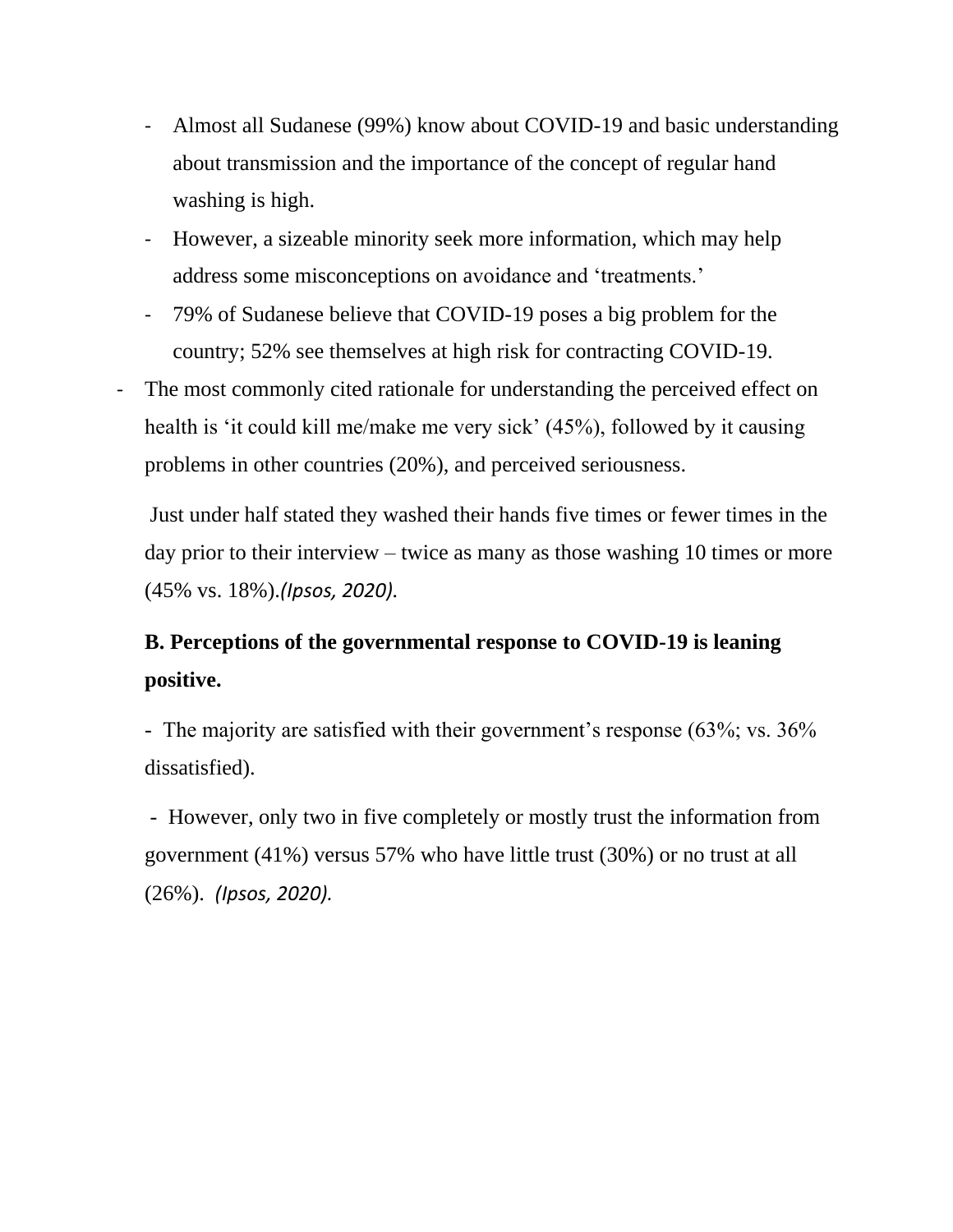The findings show that the HBM constructs are correlated to each other's as well as to other **socio-demographic factors**. **Self-efficacy** must be taken into account as a strong changing factor to vulnerability and harshness perceptions. .( Elwalid F. Nasir, Hatim Mohammed,..etal. 2020).

#### **Webinar objective2:**

Ongoing study between Qatar and Sudan (comparative study): Surviving a Crisis: A Case study on the Impact of the Coronavirus on Family Cohesion The Influence of COVID-19 on Family socioeconomic life in Khartoum State – Sudan

Webinar objective3.

The Sudanese government declared some polices:

-Social distance

- Lockdown

- closed schools and universities

- Nine in ten support closure of schools (97%), closing restaurants and nightclubs (95%) and shutting down markets (89%)

- There are varying degrees of support for community PHSMs in Sudan, in particular with lower levels of support for closing churches and mosque.

Eight in ten support closing transportation around cities (83%) or closing workplaces (82%).

• Although still majority, fewer support closure of churches and mosques  $(66\%)$ .

- vulnerabilities and iniquities.: policy of distribution of basic food for the poor families and for daily workers (tea sellers)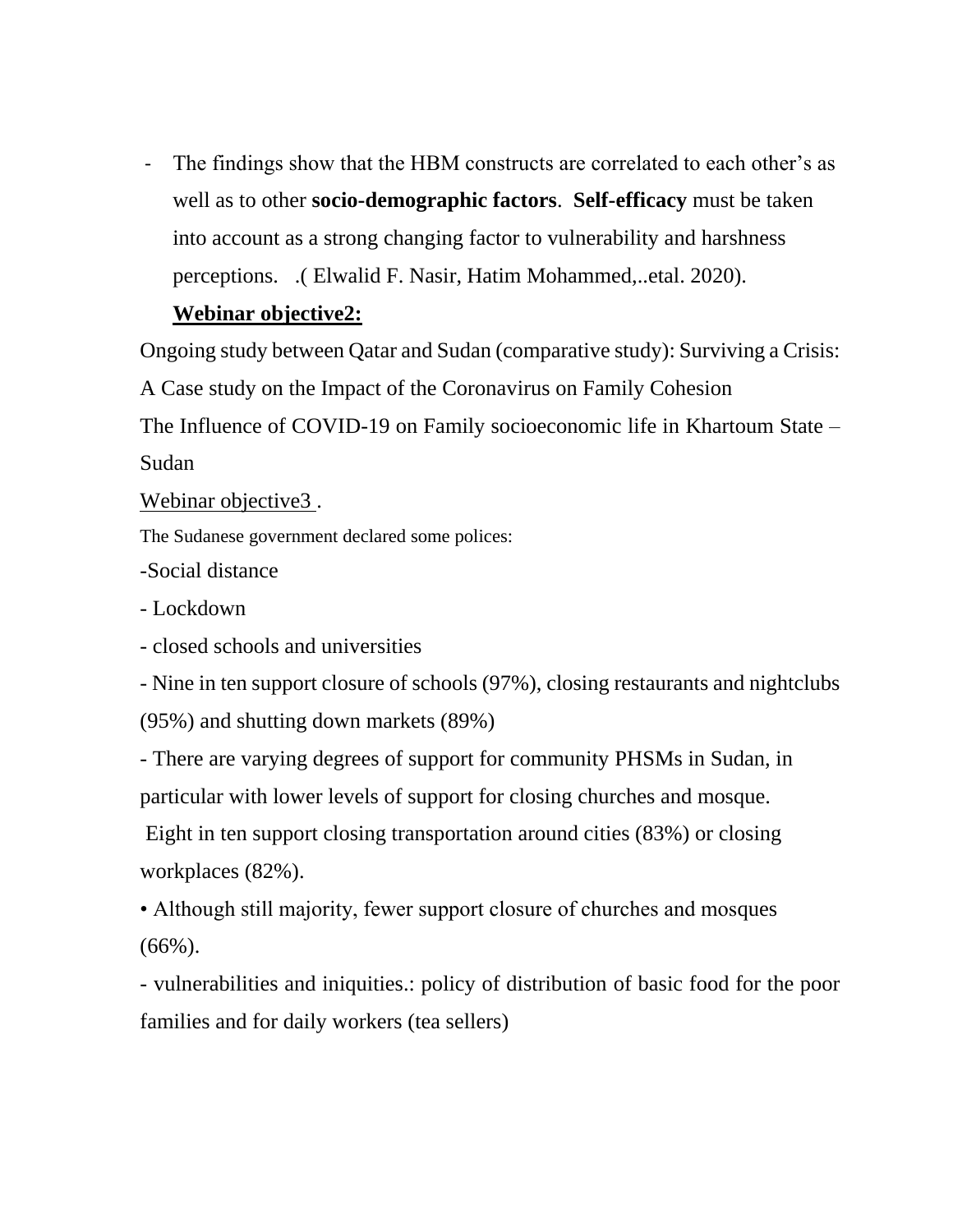### Webinar Objective 4.

### Main lessons:

- perceptions and level of awareness of crisis management among Sudanese families
- successful experience of Eritrea country (although lack of sources, poor country, civil war)